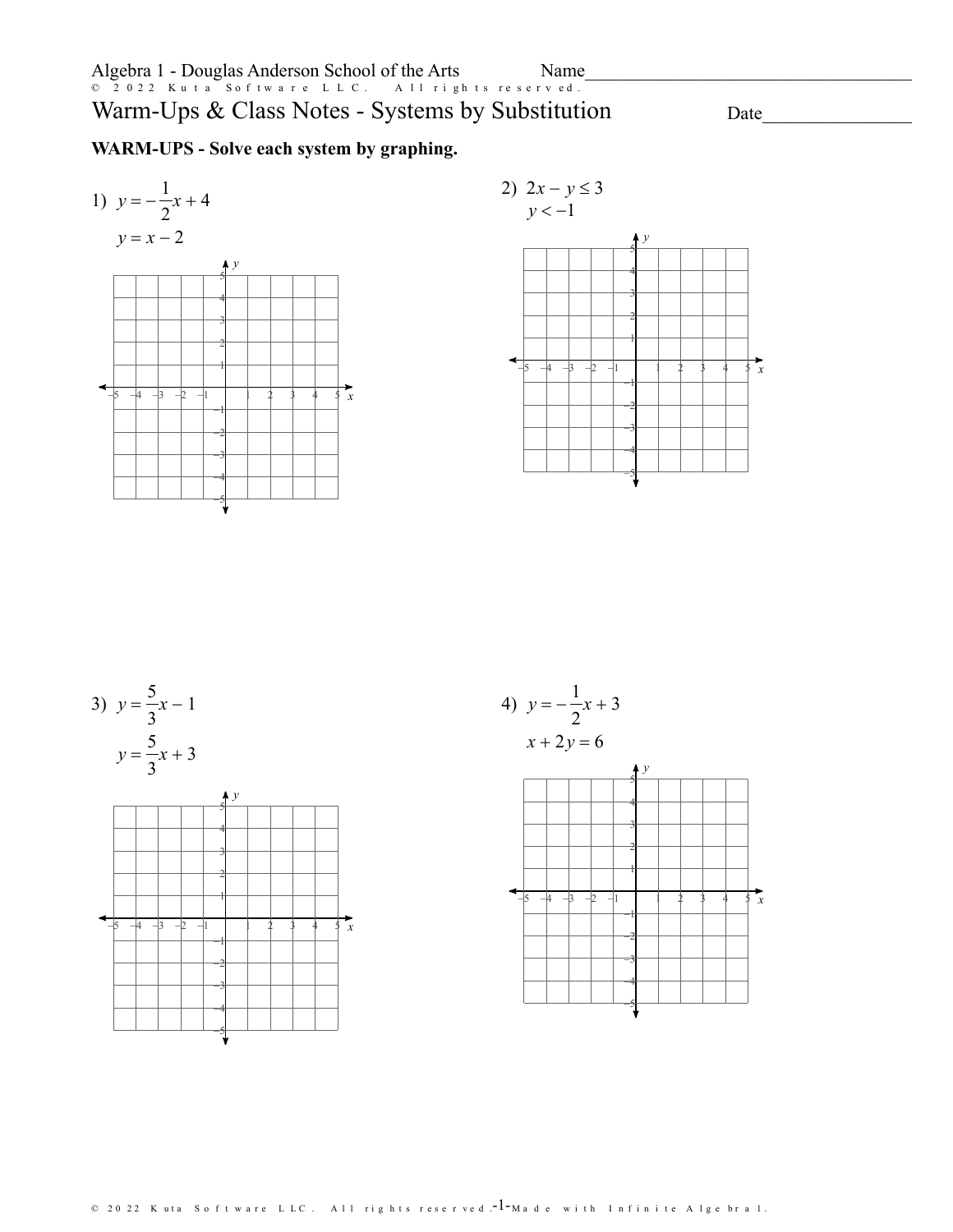**CLASS EXAMPLES: Solve each system by substitution.**

5) 
$$
y = 4x
$$
  
\n $y = x + 3$   
\n6)  $y = -7x + 22$   
\n $y = -3x + 6$ 

7) 
$$
y=x+6
$$
  
\n $-6x-4y=-14$   
\n8)  $y=-5x-16$   
\n $10x+2y=-32$ 

9) 
$$
3x - 2y = -2
$$
  
\n $x + 5y = 5$   
\n10)  $-3x - 3y = 5$   
\n $x + y = 3$ 

## **Set up a system of equations that would help tosolve the problem. (Students do not have to solve the system at this time.)**

11) Joe's school is selling tickets to a fall musical. On the first day of ticket sales the school sold 7 adult tickets and 6 student tickets for a total of \$129. The school took in \$222 on the second day by selling 10 adult tickets and 12 student tickets. Find the price of an adult ticket and the price of a student ticket.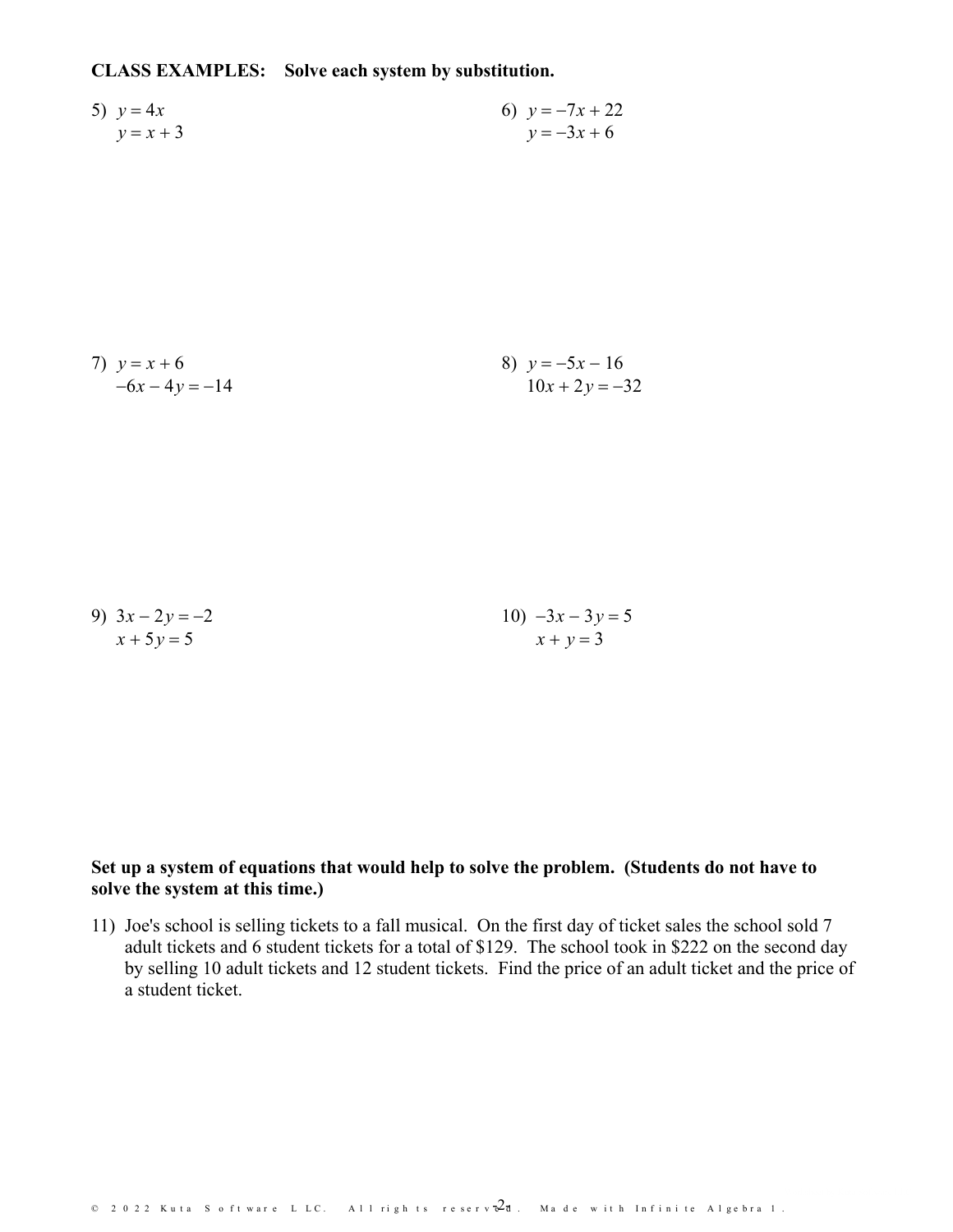Warm-Ups & Class Notes - Systems by Substitution

Date

# WARM-UPS - Solve each system by graphing.









## No solution